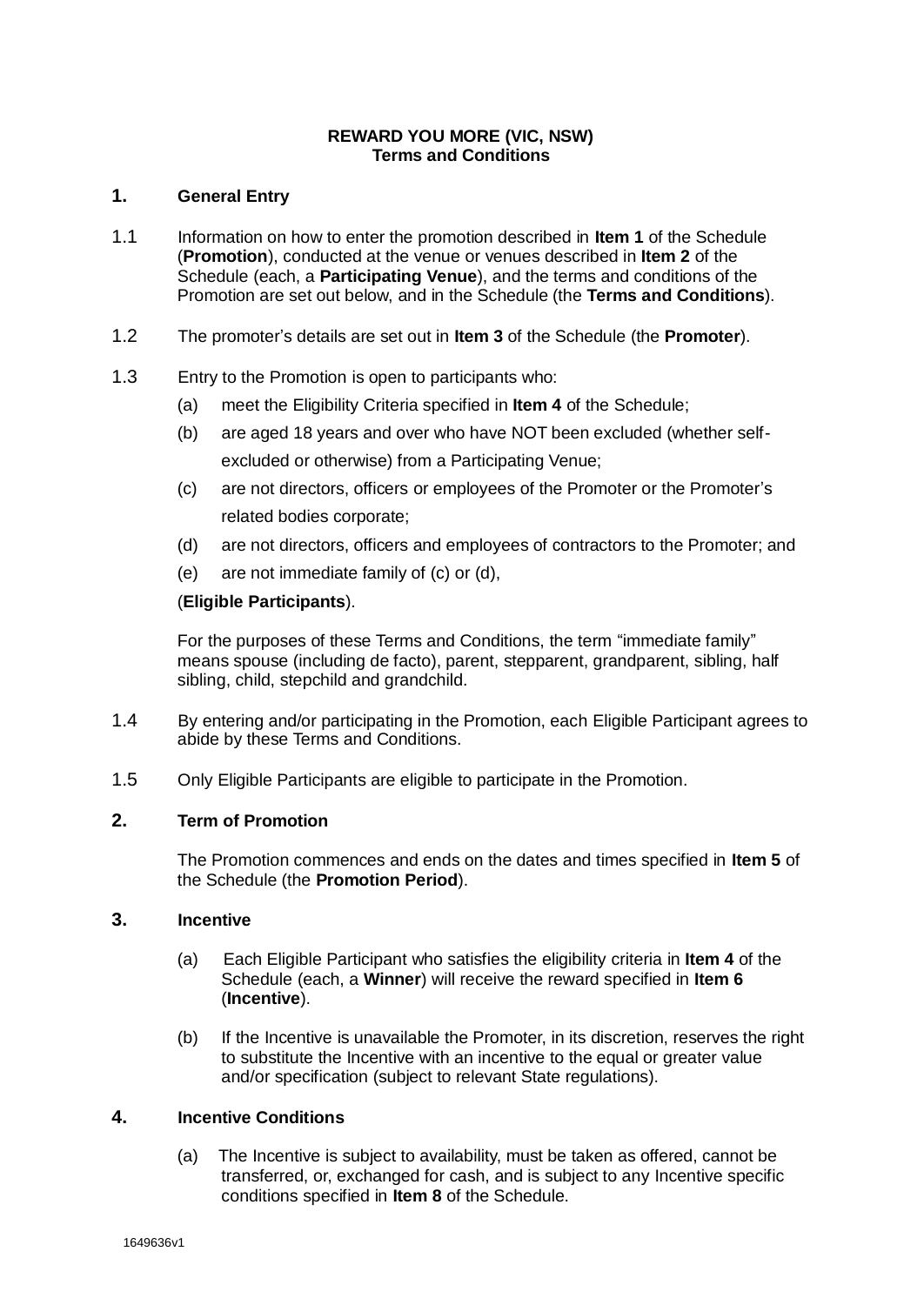(b) If, for any reason whatsoever, the Winner does not claim the Incentive (including if the Promoter is not able to successfully get in contact with the Winner after making all reasonable attempts to do so) by the date specified in **Item 7** of the Schedule, then the Incentive will be deemed to have been forfeited by that Winner.

### **5. Venue Voucher Conditions**

Where a Participating Venue attaches conditions to the Venue Voucher (as defined in **item 6** of the Schedule) that are inconsistent with these Terms and Conditions, these Terms and Conditions prevail to the extent of the inconsistency.

### **6. Incentive Winner Notification**

The Promoter will endeavour to notify the Winner by phone (including by SMS) or email, and otherwise in the manner and by the date specified in **Item 9** of the Schedule.

### **7. Delivery of Incentive**

The Promoter will deliver the Incentive to the Winner within the timeframe and according to the method specified in **Item 10** of the Schedule.

# **8. Tax Issues**

Any taxes which may be payable as a consequence of the Winner receiving the Incentive are the sole responsibility of that Winner. The Promoter accepts no responsibility for any tax implications that may arise from the Promotion and encourages each Winner to seek independent financial and tax advice.

### **9. Exclusion of Liability**

- 9.1 Except for any implied condition or warranty (including any applicable Consumer Guarantee) the exclusion of which from these Terms and Conditions would contravene any statute or cause any part of these Terms and Conditions to be void (**Non Excludable Condition**), the Promoter excludes from these Terms and Conditions all conditions, warranties and terms, implied by statute, general law or custom. Except for any liability in relation to a Non Excludable Condition, the Promoter (including its officers, employees, contractors and agents) excludes all liability whether arising in tort (including, without limitation, negligence), contract or otherwise for any personal injury or any other loss, damage, cost, expense, damage or claim suffered, sustained or incurred (including without limitation loss of opportunity or loss of profits) whether direct, indirect, special or consequential, arising either directly or indirectly out of or in connection with the Promotion or an Incentive, including (without limitation) the following:
	- (a) any technical difficulties or equipment malfunction (whether or not under the Promoter's control);
	- (b) any theft, unauthorised access or third party interference;
	- (c) any entry or Incentive claim that is late, lost altered, damaged or misdirected (whether or not after receipt by the Promoter) due to any reason beyond the reasonable control of the Promoter;
	- (d) any variation in Incentive or Incentive value to that stated in these Terms and Conditions;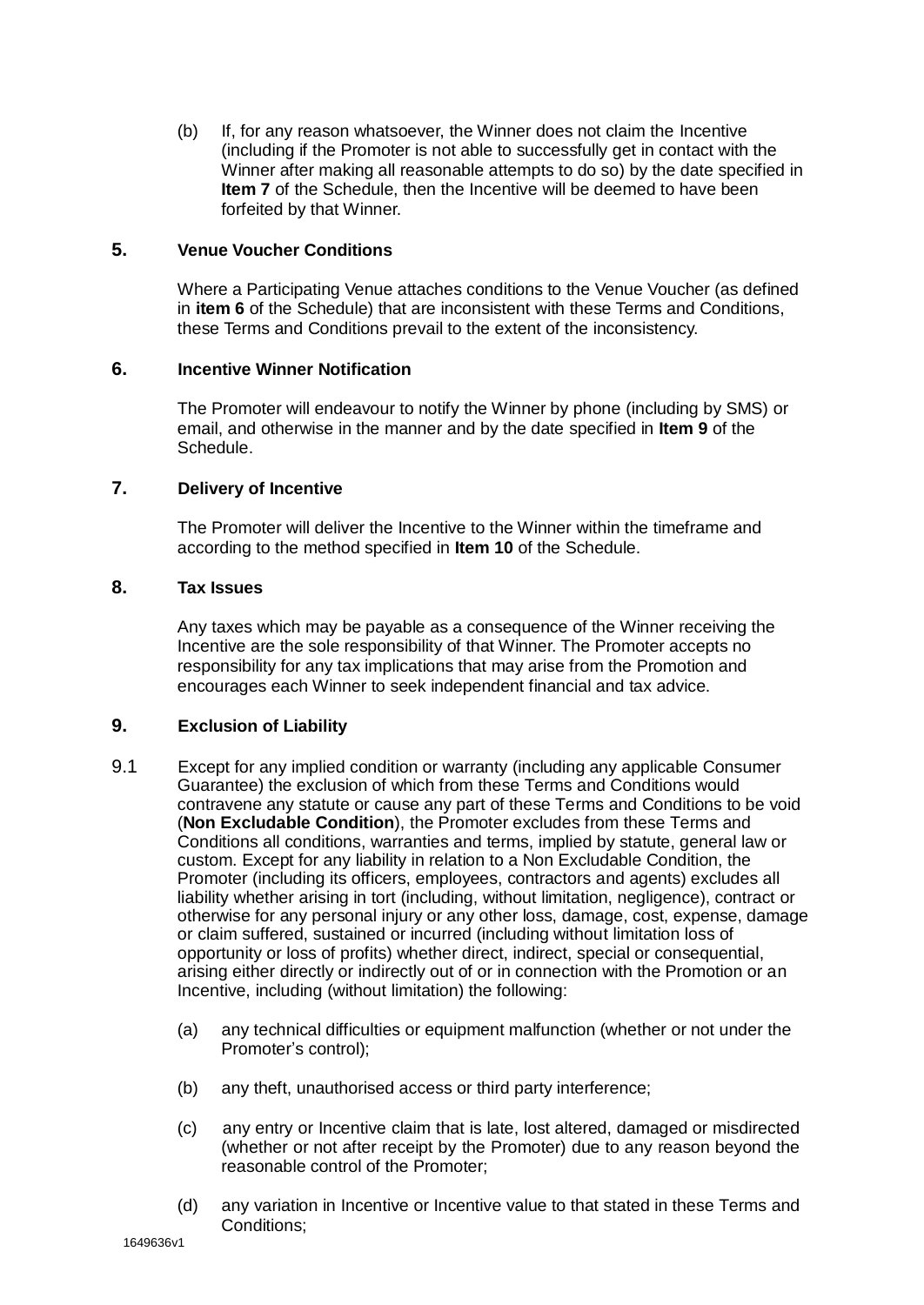- (e) any tax implications;
- (f) the cancellation or postponement of an event which constitutes an Incentive; and/or
- (g) an Incentive or use of an Incentive.
- 9.2 The Promoter is not responsible for any lost, stolen or damaged Incentives. Subject to the consumer guarantees set out in Division 1 of Part 3-2 of the Australian Consumer Law (as defined in the *Competition and Consumer Act 2010* (Cth) (**Consumer Guarantees**), the Promoter does not warrant the merchantability, suitability and/or fitness for purpose of any goods and/or services awarded as an Incentive (if any).
- 9.3 Nothing in these Terms and Conditions affect, nor is intended to affect, any rights that an Eligible Participant might have that are not able to be excluded under applicable Australian consumer protection laws.

#### **10. Use of Personal Information / Marketing**

- 10.1 The Promoter (along with Tabcorp and its related entities, collectively referred to in these Terms and Conditions as **Tabcorp**) will collect, use and disclose an Eligible Participant's Personal Information (as defined in the *Privacy Act 1988* (Cth)) in order to administer and conduct the Promotion, carry out any activities connected with or related to the Promotion and provide any related or ancillary goods/services. The Eligible Participant's Personal Information may also be used and disclosed in accordance with any other terms and conditions previously agreed to by the Eligible Participant (if any) and in accordance with the relevant privacy policy of the Promoter. If an Eligible Participant does not provide the Promoter with the Personal Information requested by the Promoter, the Promoter may not permit the Eligible Participant to participate in the Promotion.
- 10.2 By entering the Promotion, the Eligible Participant consents to the Promoter and Tabcorp:
	- (a) collecting and using the Eligible Participant's Personal Information in relation to the purposes referred to above; and
	- (b) where considered necessary by the Promoter, disclosing the Eligible Participant's Personal Information to third parties including, but not limited to, the promoter's agents, affiliates and related bodies corporate, Incentive suppliers or regulatory authorities and for any purpose to which the Eligible Participant has previously consented including but not limited to future promotional, marketing and publicity purposes;
	- (c) the Promoter using (or permitting authorised third parties to use) the Eligible Participant's name, likeness, image and/or voice (including photograph, film and/or recording of the same) and/or the Incentive won by the Winner in the Promotion in any media, including but not limited to social media, for an unlimited period of time without remuneration for the purpose of promoting this Promotion (including any outcome), the Promoter and or products/services supplied by the Promoter; and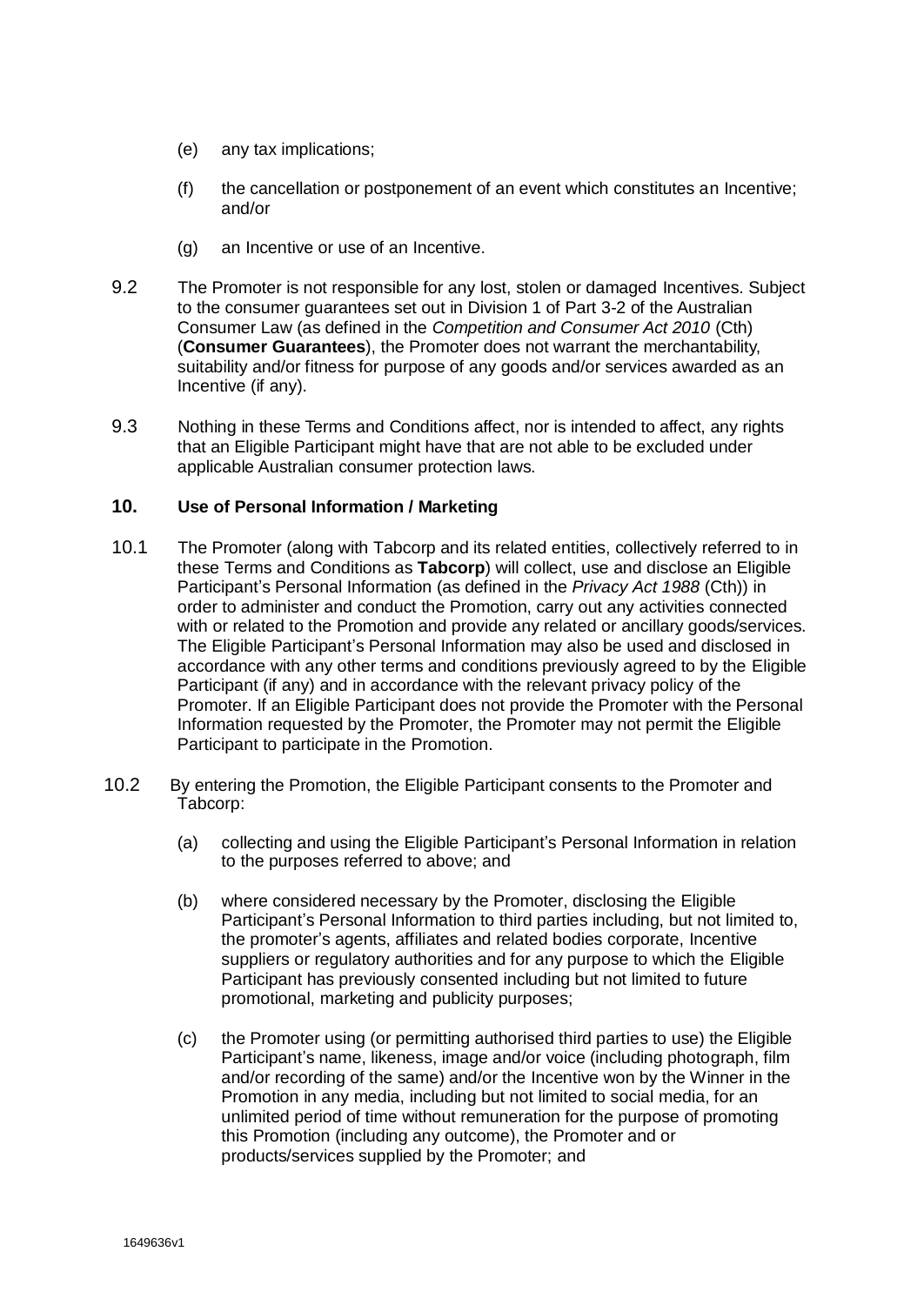- (d) the Promoter, its agents, affiliates, related bodies corporate, other companies associated with this Promotion and business partners to send the Eligible Participant future electronic messages including but not limited to, SMS, MMS, and email regarding any promotional, marketing and publicity activities.
- 10.3 Eligible Participants should direct any request to access, update or correct their Personal Information to the Promoter.

# **11. General Conditions**

- 11.1 The Promoter, nor any of their employees, officers, agents, or related bodies corporate are responsible for and will not be liable for:
	- (a) any condition caused by events beyond the control of the Promoter that may cause the Promotion to be disrupted or corrupted;
	- (b) any injuries, losses (including, without limitation, loss of profits), or damages of any kind caused by an Incentive or resulting from acceptance, possession, use, or misuse of an Incentive, or from participation in the Promotion or downloading material from any website operated by the Promoter; or
	- (c) any printing or typographical errors in any materials associated with the Promotion.
- 11.2 The Promoter reserves the right, in its sole discretion, to:
	- (a) cancel or suspend the Promotion, should the security, fairness, integrity, or proper operation of the Promotion be compromised in any way by way of any virus or bugs in the IT system used for this Promotion, unauthorised human intervention or other causes beyond the reasonable control of the Promoter;
	- (b) disqualify and refuse to award an Incentive to any Eligible Participant who engages in offensive, illegal or objectionable conduct in respect of this Promotion or otherwise brings the Promotion and/or the Promoter into disrepute (as determined by the Promoter);
	- (c) disqualify and refuse to award an Incentive to any Eligible Participant who tampers with the entry process, submits an entry that is not in accordance with these Terms and Conditions or breaches these Terms and Conditions;
	- (d) cancel, terminate, modify or suspend the Promotion in accordance with any written directions given by any relevant government or regulatory authority to do so; and
	- (e) request that the Winner provides proof of age, identity or proof of residency at the nominated Incentive delivery address.
- 11.3 In the event of war, terrorism, state of emergency, disaster or for any reason whatsoever beyond the reasonable control of the Promoter, the Promotion is not capable of being conducted as reasonably anticipated, the Promoter reserves the right (unless doing so would be prohibited by any law including the consumer guarantees set out in the Consumer Guarantees) to cancel, terminate, modify or suspend the Promotion subject to any written directions from any relevant regulatory body.
- 1649636v1 11.4 It is a condition of accepting an Incentive that the Winner may be required to sign any legal documentation as and in the form required by the Promoter and/or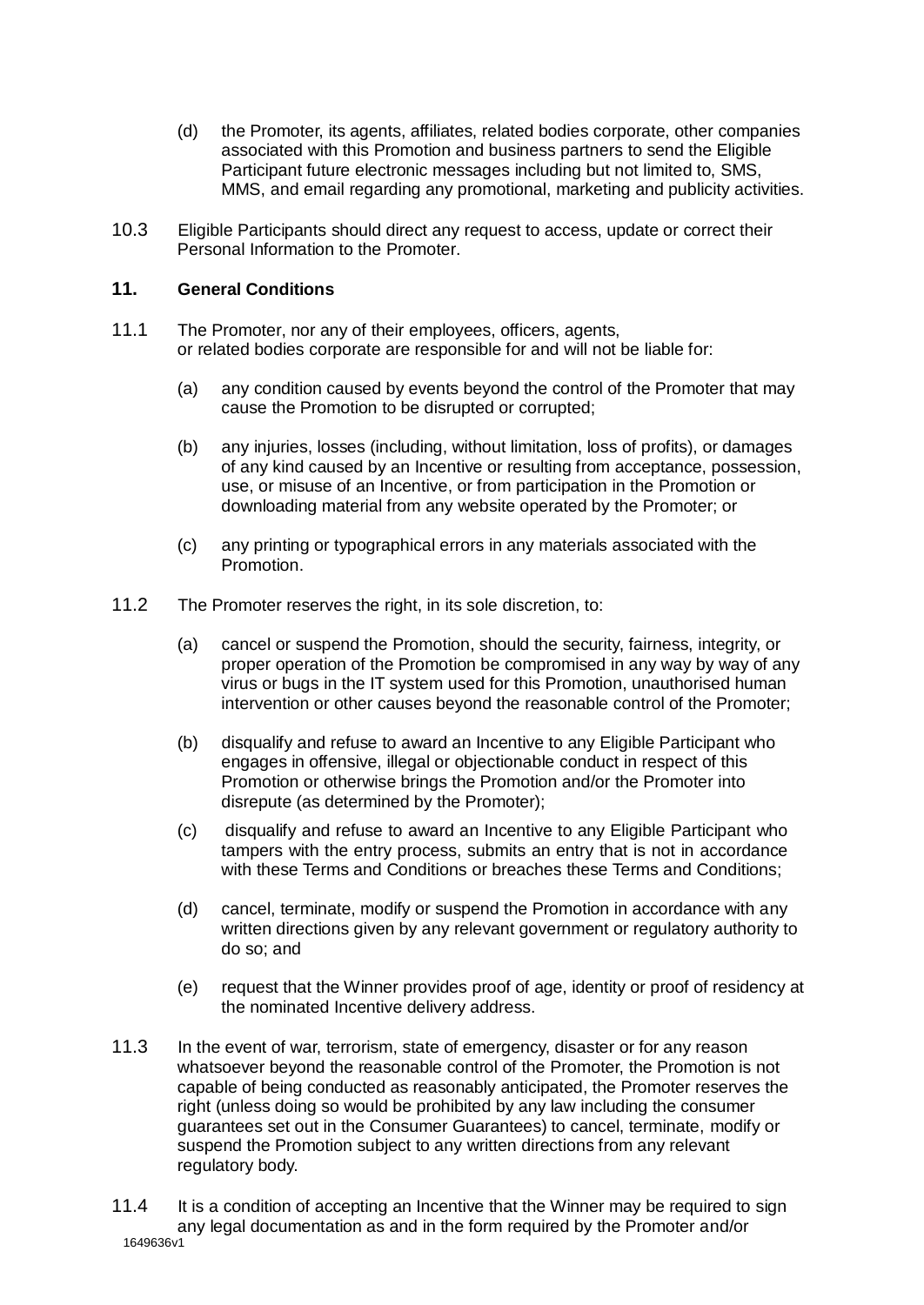Incentive suppliers in their absolute discretion, including but not limited to a legal release and indemnity form.

- 11.5 Decisions of the management of the Promoter are final. No correspondence will be entered into. To the extent that a situation or issue arises for which these Terms and Conditions make no provision or in relation to which the relevant Terms and Conditions are unclear, the Promoter reserves the right to make a decision regarding such situation or issue in its sole and absolute discretion and, subject to any regulator direction to the contrary, such decision will be final and binding.
- 11.6 In the event that the Winner is identified as a minor, self excluded patron, involuntarily excluded patron, any other person who is in breach of these Terms and Conditions or any person who has acted improperly to increase their chances of winning any Incentive (the **Refused Winner**), the Promoter reserves the right to refuse to allow the Winner to take part in, or receive, any or all aspects of an Incentive, and the Promoter will notify any relevant regulator accordingly where required by law to do so.
- 11.7 These Terms and Conditions are governed by and must be construed in accordance with the laws in force in the state or territory where the Participating Venue is located (**State**). The Promoter and each Eligible Participant submits to the exclusive jurisdiction of the courts of the State and the Commonwealth of Australia in respect of all matters arising out of or relating to these Terms and Conditions.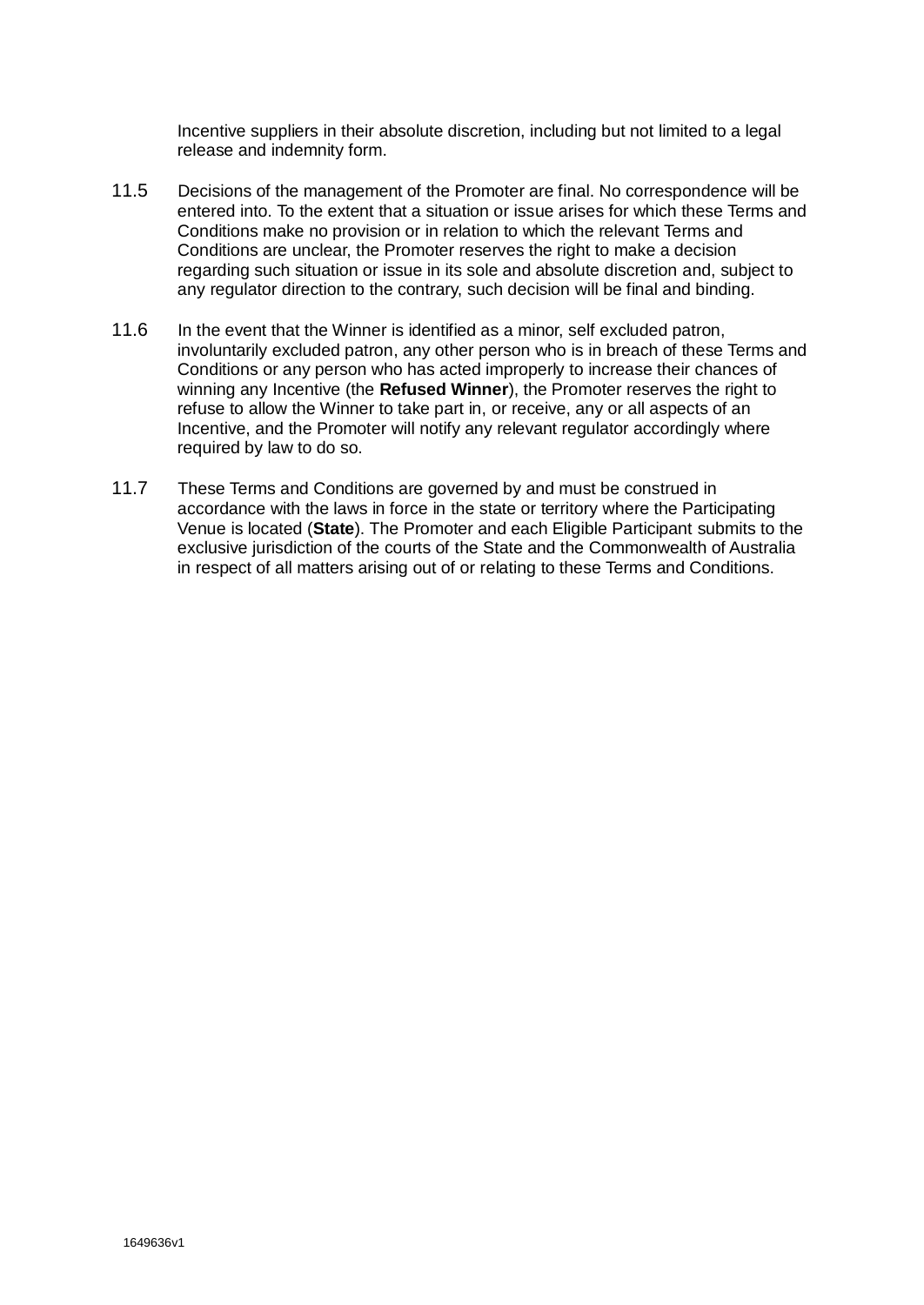# **SCHEDULE**

| Item 1            | <b>Promotion</b>                                                | <b>Reward You More/Reactivation</b>                                                                                                                                                                                                                                                                                                                                                                                                                                                                 | see clause 1.1  |
|-------------------|-----------------------------------------------------------------|-----------------------------------------------------------------------------------------------------------------------------------------------------------------------------------------------------------------------------------------------------------------------------------------------------------------------------------------------------------------------------------------------------------------------------------------------------------------------------------------------------|-----------------|
| Item <sub>2</sub> | <b>Participating</b><br><b>Venue</b>                            | The venue from which a person has received an<br>Invitation, and otherwise each venue listed in the list<br>attached to these Terms and Conditions.                                                                                                                                                                                                                                                                                                                                                 | see clause 1.1  |
| Item $3$          | <b>Promoter</b>                                                 | Each Participating Venue is the Promoter for the<br>Incentive program conducted by that Participating<br>Venue                                                                                                                                                                                                                                                                                                                                                                                      | see clause 1.2  |
| Item 4            | <b>Eligibility</b><br><b>Criteria</b>                           | To be eligible to receive an Incentive, a person must<br>(a) receive an invitation to participate in the<br>Promotion from the relevant Participating Venue<br>(Invitation); and<br>(b) during the Promotion Period:<br>on visiting the relevant Participating venue,<br>(i)<br>validly swipe their Program membership<br>card in the Participating Venue at the in-<br>venue Kiosk (each a Qualifying<br>Transaction); and<br>comply with these Terms and Conditions.<br>(c)                       | see clause 1.3  |
| Item <sub>5</sub> | <b>Promotion</b><br><b>Period</b>                               | <b>Promotion Commencement:</b><br>12.00am on Monday, 20 June 2022<br>Promotion End:<br>11.59pm on Sunday, 3 July 2022                                                                                                                                                                                                                                                                                                                                                                               | see clause 2    |
| Item 6            | <b>Incentive</b>                                                | (a) The Incentive is a venue voucher issued by the<br>relevant Participating Venue (Venue Voucher).<br>The Venue Voucher can be used to purchase<br>food and beverages at the relevant Participating<br>Venue.<br>(b) The value of the Venue Voucher is determined by<br>the Eligible tier status during the Promotion<br>Period, in accordance with the relevant<br>Invitation.<br>(c) The incentive will be available on the<br>Participating venues membership kiosk from<br>Monday 11 July 2022 | see clause 3(a) |
| Item 7            | <b>Method and</b><br>time frame for<br>claiming an<br>Incentive | The Winner must claim the Incentive within 1 month<br>of the Promoter notifying them by notifying the<br>Promoter that they accept the Incentive.<br>If the Winner cannot be contacted or has not claimed<br>the Incentive within 1 month after the Promoter<br>notifies the Winner, the Winner will be deemed to<br>have forfeited any entitlement to the Incentive.                                                                                                                               | see clause 4(b) |
| Item 8            | <b>Incentive</b>                                                | (a) All costs associated with the Incentive (not                                                                                                                                                                                                                                                                                                                                                                                                                                                    | see clause 4(a) |